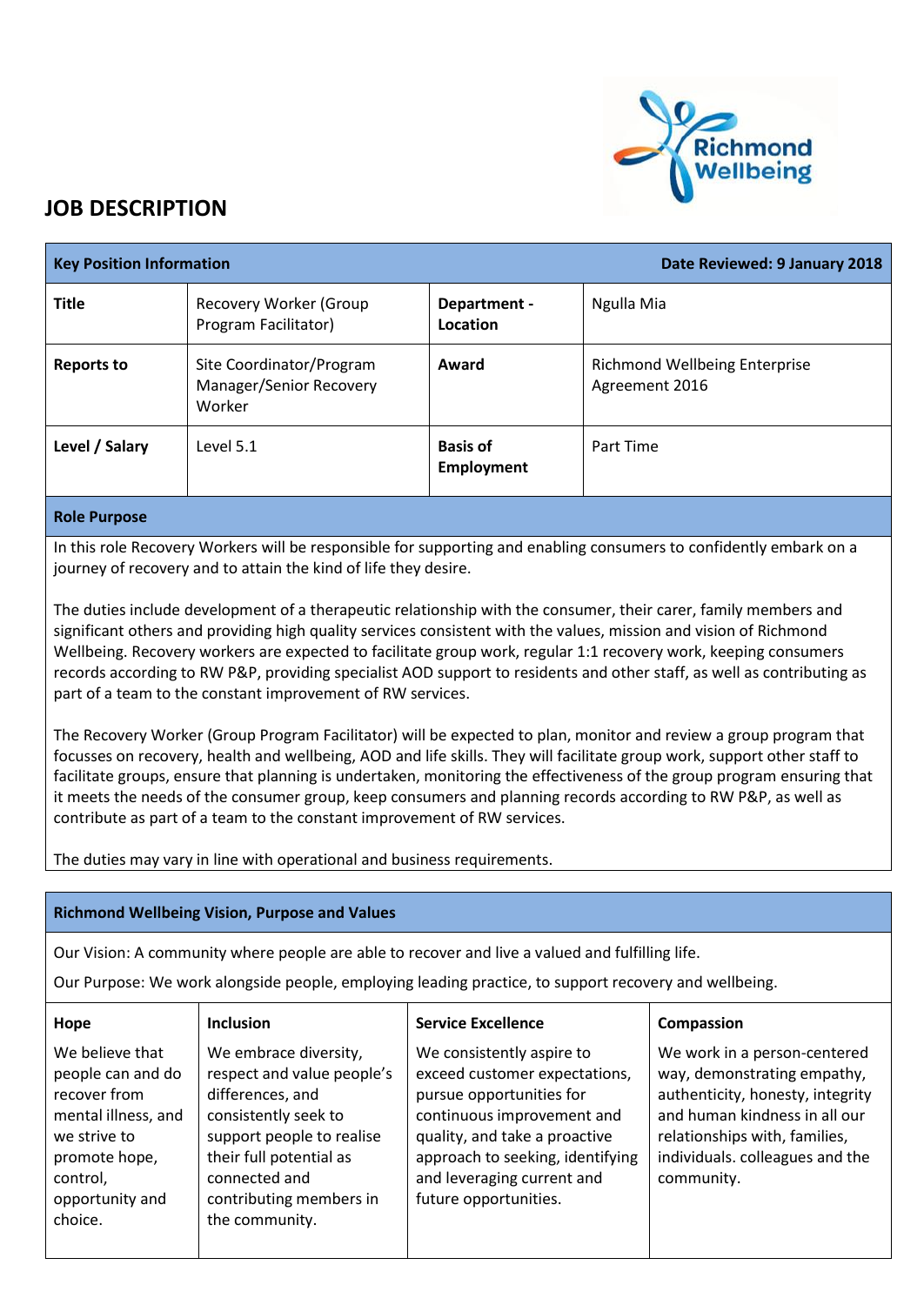## **Statement of Diversity**

The staff at RW are committed to creating a safe and comfortable environment for all staff and consumers. To view our diversity statement in full please visit the Richmond Wellbeing intranet.

<https://www.rw.org.au/diversity-statement>

| <b>Key Result Area</b>           | <b>Key Accountabilities and Responsibilities</b>                                                                                                                                                                                                                                                                                                                                                                                                                                                                                                                                                                                                                                                                                                                                                                                                |
|----------------------------------|-------------------------------------------------------------------------------------------------------------------------------------------------------------------------------------------------------------------------------------------------------------------------------------------------------------------------------------------------------------------------------------------------------------------------------------------------------------------------------------------------------------------------------------------------------------------------------------------------------------------------------------------------------------------------------------------------------------------------------------------------------------------------------------------------------------------------------------------------|
| <b>Richmond Wellbeing Values</b> | Acts consistently in accordance with the RW Values and Key Principles -<br>$\bullet$<br>challenges practices inconsistent with these values and uses values as a basis for<br>managing relationships and decision making                                                                                                                                                                                                                                                                                                                                                                                                                                                                                                                                                                                                                        |
|                                  | Actively engage in self-reflection and develop own practice<br>٠                                                                                                                                                                                                                                                                                                                                                                                                                                                                                                                                                                                                                                                                                                                                                                                |
| People Accessing our Services    | Promote and encourage contemporary attitude and understanding of personal<br>$\bullet$<br>recovery and person centred practices.<br>Family members, carers and people of significance to the consumer are<br>$\bullet$<br>identified and included as directed by the individual.<br>Recovery enabling groups and individual programs are prepared and<br>$\bullet$<br>implemented for the individuals accessing RW services.                                                                                                                                                                                                                                                                                                                                                                                                                    |
| Group Program                    | Develop group program and circulate to all staff<br>$\bullet$<br>Plan and facilitate/co-facilitate recovery focussed groups<br>$\bullet$<br>Support and educate other staff to further build their capacity to plan and<br>$\bullet$<br>facilitate recovery, living skills and health and wellbeing focussed groups<br>Ensure RW planning template is used to plan and evaluate all groups<br>$\bullet$<br>Encourage consumers to participate and engage in the group program<br>$\bullet$<br>Meet with consumers to regularly asses the effectiveness of the group program<br>$\bullet$<br>and adjust to meet the needs of the current consumers<br>Provide holistic services that focus on total wellbeing, including physical health,<br>$\bullet$<br>and according to the six Mental Health Outcome Areas and consumer's recovery<br>plans. |
| <b>Recovery Plan Support</b>     | Meaningful recovery plans are developed and reviewed on a weekly basis<br>$\bullet$<br>Provide holistic services that focus on total wellbeing, including physical health,<br>$\bullet$<br>and according to the six Mental Health Outcome Areas.<br>Assist Recovery Support Workers with the implementation of actions towards<br>$\bullet$<br>goals as identified on the consumer's recovery plan.<br>Attend appropriate clinical, administrative and interagency meetings as<br>٠<br>required.                                                                                                                                                                                                                                                                                                                                                |
| <b>Service Operations</b>        | All documentation is completed as per RW P&P and in required timeframes<br>$\bullet$<br>Actively participate in required internal meetings, supervision sessions/practice<br>٠<br>reflection sessions and training<br>Attend appropriate clinical, administrative and interagency meetings as required.<br>٠<br>Maintenance of RW facilities and property in line with LARU and MHAS<br>٠<br>All incidents are addressed according to RW's P&P<br>٠                                                                                                                                                                                                                                                                                                                                                                                             |
| <b>Employee Contribution</b>     | Positive and constructive work environment is promoted where employees are<br>$\bullet$<br>valued.<br>Employees adhere to the RW Code of Conduct and Ethics and Policy and<br>$\bullet$<br>Procedures<br>Attends Core Training and maintains all compliance requirements relevant to<br>٠<br>their role and employment with RW<br>To carry out other duties which may be required, requested or directed and<br>$\bullet$                                                                                                                                                                                                                                                                                                                                                                                                                       |
| Occupational Safety and Health   | which are within the person's capability and training to perform<br>Promote a safe and healthy working environment that complies with OSH<br>$\bullet$<br>requirements                                                                                                                                                                                                                                                                                                                                                                                                                                                                                                                                                                                                                                                                          |